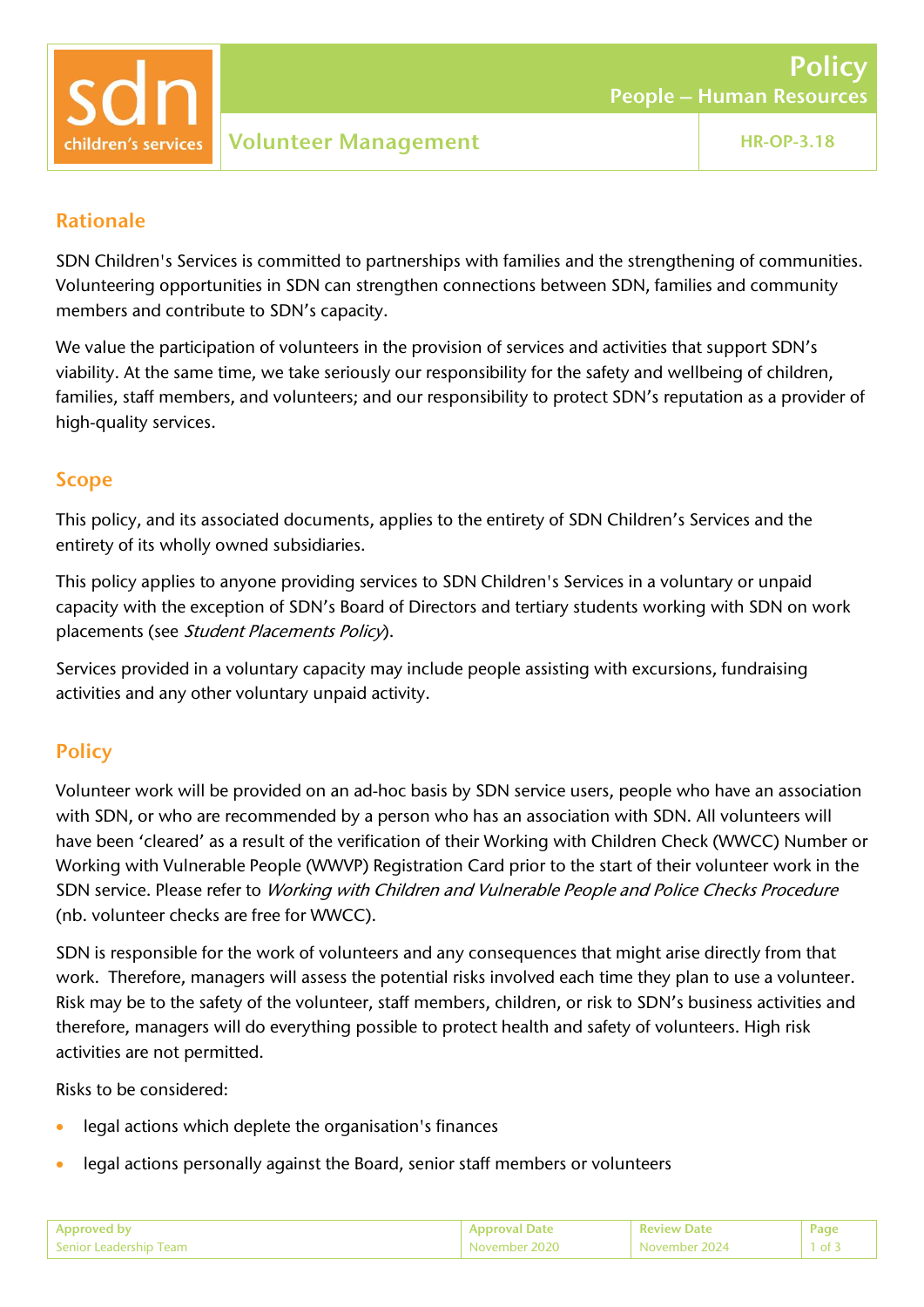- adverse publicity affecting the organisation's reputation
- physical or psychological harm to volunteers, staff members and/or children.

Where volunteers provide equipment, they will meet Icare standards, e.g. electrical equipment must meet the appropriate Australian standard (ASN 3760.2003).

Volunteers will be given access to a copy of the Volunteer Management Policy, Child Protection and Wellbeing Policy and associated procedures and other relevant SDN information so that they are aware of their responsibilities.

Volunteers in SDN Children's Therapies will complete the NDIS Worker Orientation Module and additional NDIS related training required as part of their induction.

Volunteers will not have access to sensitive information.

Volunteers will not be requested to use their private vehicle during the course of their work for SDN. SDN does not foresee a circumstance where personal expenditure by volunteers would be necessary.

SDN will hold Volunteer Insurance in the event a volunteer sustains an injury during the course of their work with SDN. Work Health and Safety/Injury Management Consultant will manage the claim appropriately.

SDN will maintain a record of all volunteer activities for each day on which a volunteer undertakes volunteer activity with SDN. This record will include the full name, address and date of birth of each volunteer and a declaration/agreement signed by the volunteer regarding our confidential information. The records will be sent to HR for record keeping.

In the case of SDN Children's Education and Care Centres, the Regulatory Authority may give a prohibition notice to a volunteer who is in any way involved in the provision of an approved education and care centre if it considers that there may be an unacceptable risk of harm to a child or children if the volunteer were allowed to remain on the education and care centre premises or provide education and care to children.

An allegation of reportable conduct can be made against volunteers.

SDN will retain the right to refuse offers of volunteer activities and to end volunteer activities at any time without the requirement to provide a reason for that refusal.

## Related SDN Documents

#### Policies

- GI-HLP-1.09: Privacy
- GI-HLP-1.10: Code of Conduct
- SD-HLP-2.02: Child Protection and Wellbeing
- SD-OP-2.24: Interactions with Children
- HR-HLP-3.03: Code of Conduct for Interactions with Children

| VOLUNTEER MANAGEMENT POLICY |                      | <b>HR-OP-3.18</b>  |          |
|-----------------------------|----------------------|--------------------|----------|
| <b>Approved by</b>          | <b>Approval Date</b> | <b>Review Date</b> | Page     |
| Senior Leadership Team      | November 2020        | November 2024      | $2$ of 3 |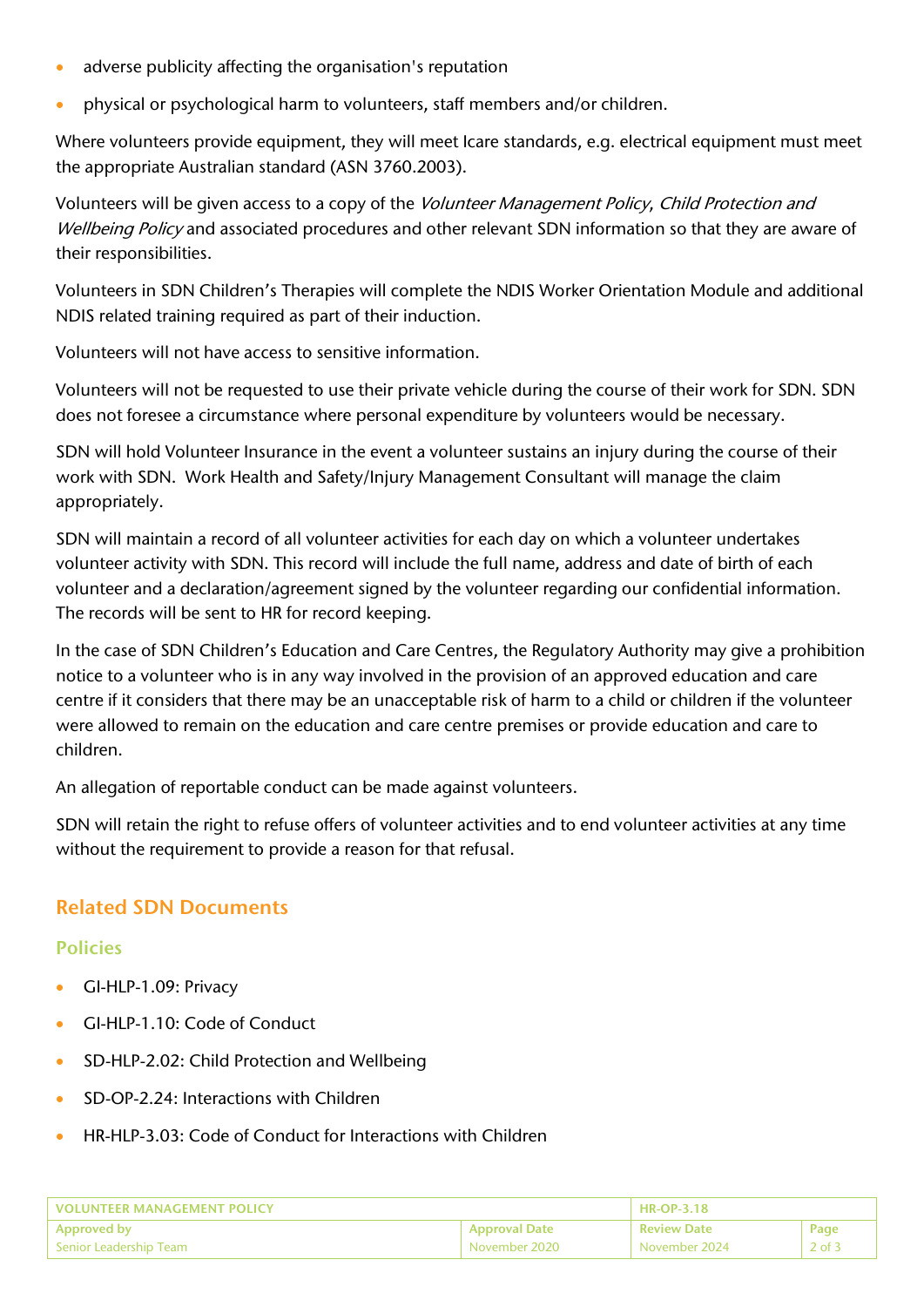- HR-OP-3.19: Student Placements
- WHS-HLP-4.01: Work Health and Safety
- WHS-OP-4.04: Injury Management

#### Procedures

- SD-PRO-2.02-01: Reporting an Allegation of Possible Reportable Conduct
- SD-PRO-2.02-02: Responding to Concerns about Risk of Harm
- HR-PRO-2.02-03: Working with Children and Vulnerable People and Police Checks

#### Forms/Templates

- WHS-FRM-1.06-01: Risk Assessment Form
- HR-FRM-3.18-01: Volunteer/Student Record

## Relevant Legislation/Regulation

- Work Health and Safety Act 2011
- Work Health and Safety Regulations 2011
- Education and Care Services National Law Act 2010, section 166, 175 and 182
- Education and Care Services National Regulations 2011, regulations 145 (1) and (2)(d), 149, 156(1), 168 (2)(i)(iii), 177(1)(f) and 183(1)(a), (1)(b) and (2)(g)
	- National Quality Standard, standard 4.1 and 4.2, elements 2.3.4, 4.2.1, 7.3.1 and 7.3.5
- Children and Young Persons (Care and Protection) Act 1988
- Children and Young People Act 2008
- Children Legislation Amendment (Wood Enquiry Recommendations) Act 2009
- Children's Court Act 1987
- Child Protection (Working with Children) Act 2012
- Child Protection (Working with Children) Regulation 2013
- Commission for Children and Young People Act 1988
- Community Services (Complaints, Reviews and Monitoring) Act 1993
- Ombudsman Act 1974
- Working with Vulnerable People (Background Checking) Act 2011
- NDIS Practice Standards and Quality Indicators
- NDIS Incident Management and Reportable Incident Rules 2018
- National Disability Standards

| VOLUNTEER MANAGEMENT POLICY |                            | $H$ HR-OP-3.18     |            |
|-----------------------------|----------------------------|--------------------|------------|
| <b>Approved by</b>          | <b>Approval Date</b>       | <b>Review Date</b> | Page       |
| Senior Leadership Team      | November 2020 <sup>'</sup> | November 2024      | $3$ of $3$ |